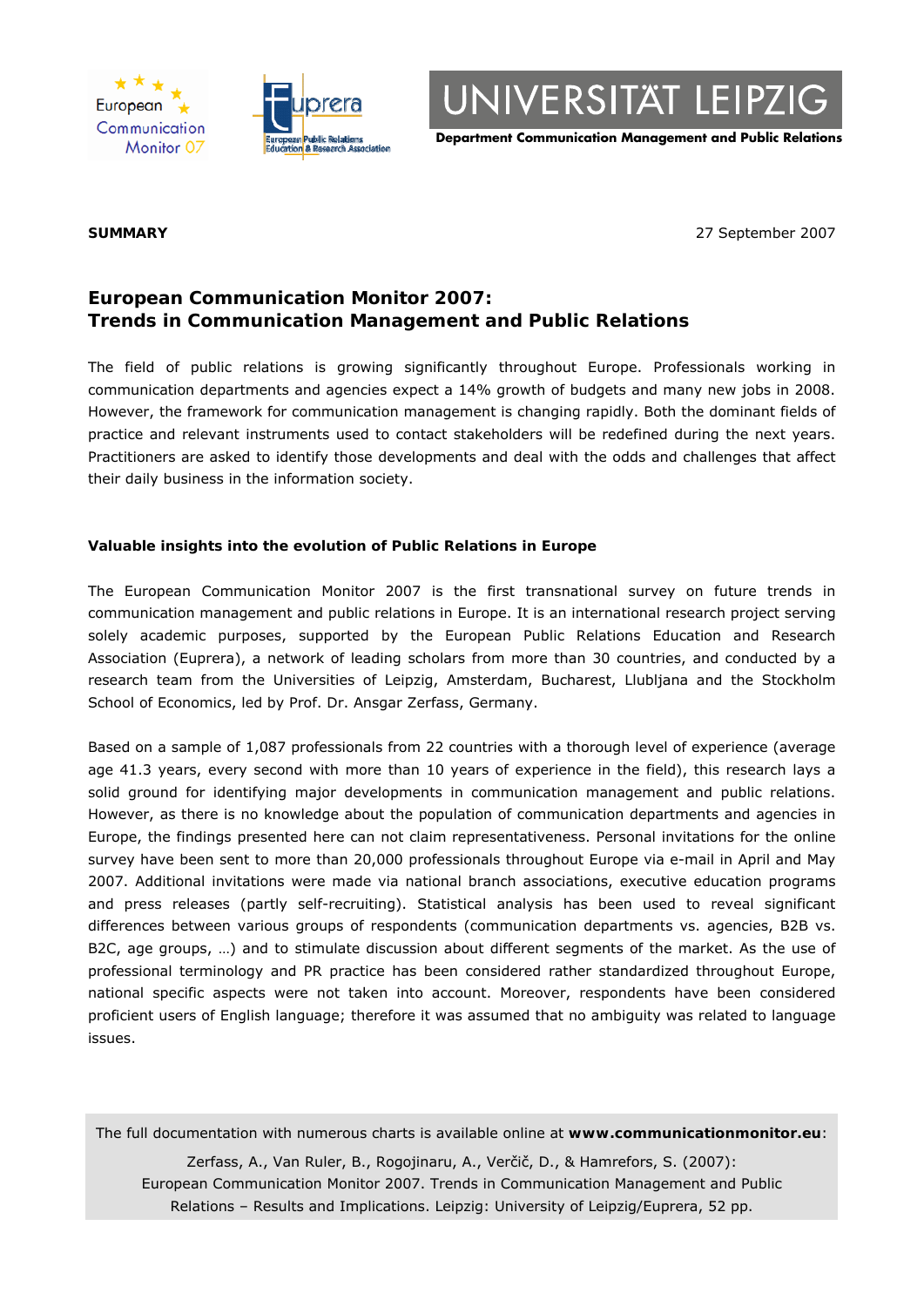### **New weight of disciplines within communication management**

An analysis of the various disciplines within communication management shows that marketing/brand and consumer communication, corporate communication and crisis/issues management are the most important fields of practice nowadays. However, corporate communication will gain in importance and be number one until 2010. Internal/change Communication and community relations/CSR are the fastestgrowing disciplines.



Thinking of the channels and instruments, it becomes clear that public relations goes online at a very high speed, whereas press and media relations loose ground. Addressing journalists keeps being a significant part of public relations. But within three years the most important addressees are working for the online media, not print or broadcast. In spite of recent arguments against the Web 2.0 hype, respondents are convinced that the use of online communication and social media as a tool to reach stakeholders without engaging the mass media is growing rapidly.

Comparisions between the answers from agencies and communication departments show that consultants underestimate the value of personal and nonverbal communication. They tend to think in terms of media production and neglect the chances of direct interactions. On the contrary, companies are less convinced by social media and sponsoring.

#### **Addressing tomorrow`s customers, co-workers and opinion leaders**

Public relations needs a complete new set of instruments and competencies to reach young people. Online communication, social media and mobile channels are most effective. High-end technological platforms have to be complemented by real-life interactions, which may be enabled by personal communication and events. This offers great opportunities for crossmedia concepts and word-of-mouth campaigns. Todays' routines in communication management which are focused on using print media and TV/Radio as multipliers may look outdated very soon. Less than 20% of the respondents think that print media are effective to communicate with the young generation.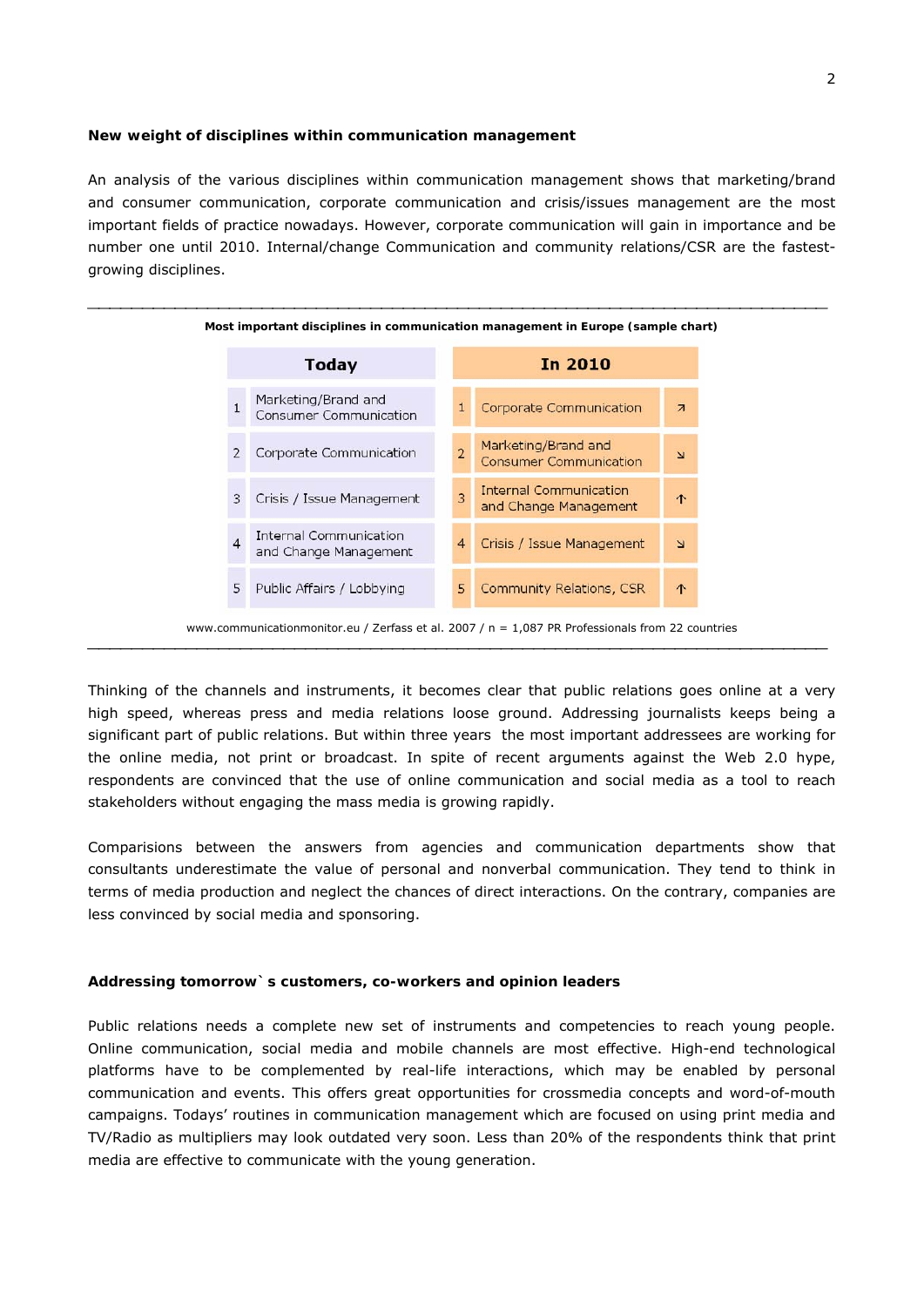# **A new agenda for communication management and public relations in Europe**

The survey tried to identify those issues that will become most relevant until 2010. Unanimously, three three major challenges showed up: coping with the digital evolution, linking business strategies and communication, and maintaining trust. Nearly every second questioned gives top priority to those issues within the next three years.

On a broader scale, the most important issue to be dealt with is the intertwinning complex of social change, that brings about active audiences and the quest for more transparency, and the rise of truly interactive communication on the web, which brings about new configurations of symmetry and power. Communication controlling is a major challenge for the profession, combining two strongly linked aspects: advancing communication strategies by establishing value links to corporate strategy, and implementing trusted methods and performance indicators for communication measures.

|                | Challenges for communication management in Europe (sample chart)                                   |       |
|----------------|----------------------------------------------------------------------------------------------------|-------|
|                | Most important issues within the next three years                                                  |       |
|                | Coping with the digital evolution and the social web                                               | 48,9% |
| $\mathcal{P}$  | Linking business strategy and communication                                                        | 45,6% |
| 3              | Building and maintaining trust by authentic<br>communication                                       | 43,4% |
| $\overline{4}$ | Dealing with the demand of new transparency and active<br>audiences                                | 36,3% |
| 5              | Establishing new methods to evaluate and demonstrate<br>the value of communication                 | 31,4% |
|                | www.communicationmonitor.eu / Zerfass et al. 2007 / $n = 1,087$ PR Professionals from 22 countries |       |

#### **Trust and public relations**

Building trust is a major challenge for public relations – it needs open communication, dialogue and authenticity. Nine out of ten PR professionals in Europe identify authentic, dialogical and open communication as the main lever for building and obtaining trust. However, nowadays' communication strategies are called into question: only 60% of those working in the field think that public relations can create sustainable trust, and even less are convinced that this can be measured.

⎯⎯⎯⎯⎯⎯⎯⎯⎯⎯⎯⎯⎯⎯⎯⎯⎯⎯⎯⎯⎯⎯⎯⎯⎯⎯⎯⎯⎯⎯⎯⎯⎯⎯⎯⎯⎯⎯⎯⎯⎯⎯⎯⎯⎯⎯⎯⎯⎯⎯⎯⎯⎯⎯⎯⎯⎯⎯⎯⎯⎯⎯⎯⎯⎯⎯⎯⎯

Press and media relations are not able to reconstitute trust in corporations and institutions on their own. Additional strategies like positioning personalities and corporate brands are necessary to establish authenticity, utilizing a maximum number of contact points with relevant stakeholders.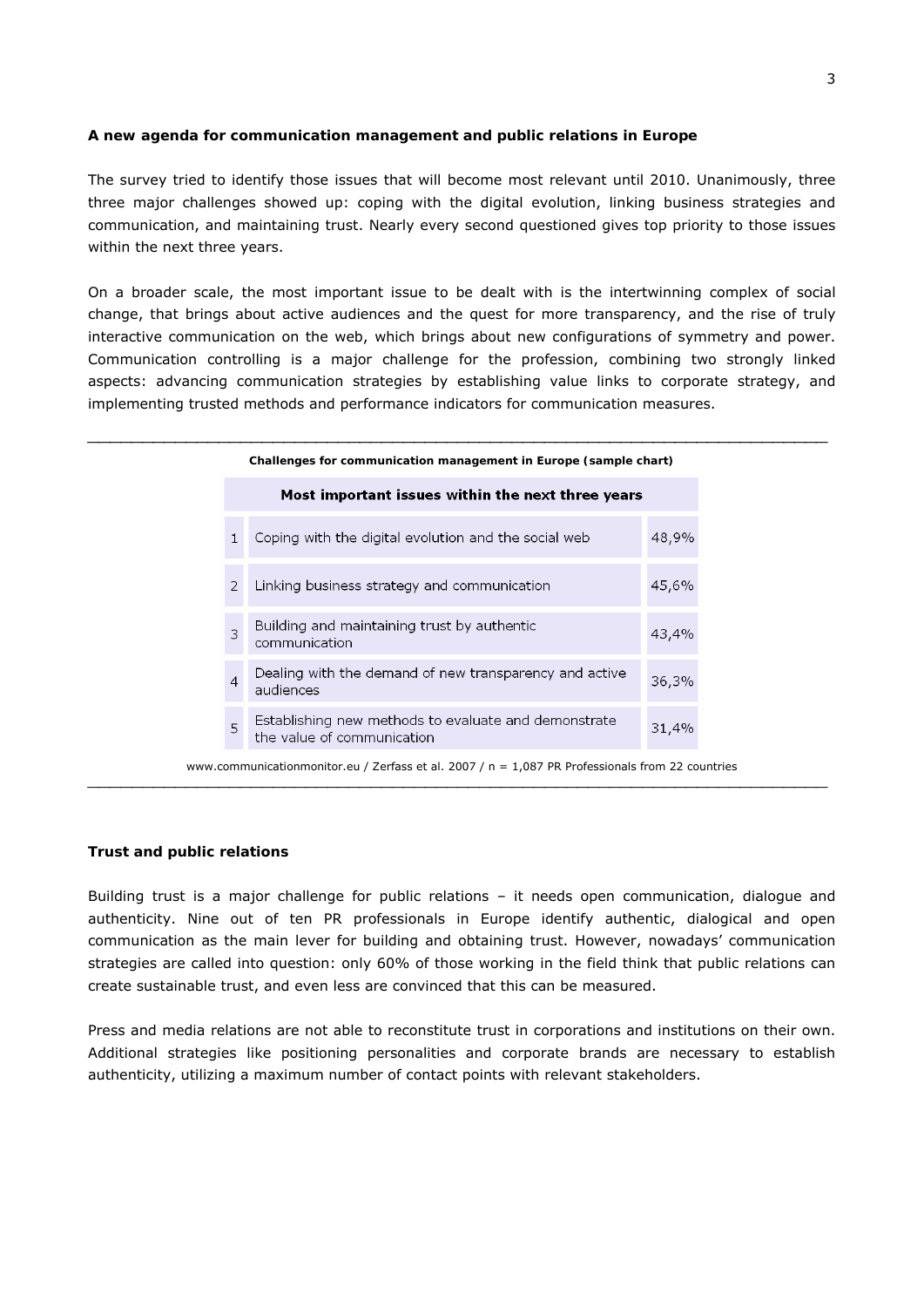#### **Communication and innovation management**

A number of questions dealing with promoting new ideas, products and technologies and the underlying concepts of innovation shows that the prospects of innovation communication are widely neglected. Only every fifth communication manager in Europe has adopted the topic "innovation" - which is from utmost importance for CEOs and top management – as a strategic issue for himself. Two third of the PR professionals are not regularly involved into the innovation process within their company. So it is quite clear that the prevailing concept of innovation communication is rather traditional, focussing on the "end of the pipe" and making external announcements.

Nevertheless, progressive PR professionals support a new understanding of "open innovation", a concept preached by global companies and management consultancies these days. Significant differences are evident with regard to respondents that are already strongly involved in the innovation process and/or who have recognized the strategic relevance of innovation management. It becomes clear that communication management is requested to support the innovation process from start to finish and to organize an open flow of ideas.

#### **Public relations evaluation is most important, but still deficient in Europe**

Linking business strategy and communication is identified as most important issue for public relations by every second PR professional in Europe. But only 20% measure the influence of communication on stock performance; 33% are interested in their contribution to market share. On a more general level, evaluation is still focused on measuring the output in the mass media, using content analysis and counting the total number of clips. PR professionals are also hooked on evaluating corporate reputation, though this overall indicator can hardly be used to set goals and optimize communication management.

⎯⎯⎯⎯⎯⎯⎯⎯⎯⎯⎯⎯⎯⎯⎯⎯⎯⎯⎯⎯⎯⎯⎯⎯⎯⎯⎯⎯⎯⎯⎯⎯⎯⎯⎯⎯⎯⎯⎯⎯⎯⎯⎯⎯⎯⎯⎯⎯⎯⎯⎯⎯⎯⎯⎯⎯⎯⎯⎯⎯⎯⎯⎯⎯⎯⎯⎯⎯

| Public relations measurement in the USA and Europe (sample chart) |            |        |  |  |
|-------------------------------------------------------------------|------------|--------|--|--|
|                                                                   | <b>USA</b> | Europe |  |  |
| Influence on corporate<br>reputation                              | 5,00       | 4,86   |  |  |
| Content analysis of clips                                         | 4,49       | 5,03   |  |  |
| Influence on stakeholder /<br>employee attitudes                  | 4,36       | 4,26   |  |  |
| Crisis avoidance/mitigation                                       | 3,92       | 4,42   |  |  |
| Total number of clips                                             | 3,87       | 4,75   |  |  |
| Praise from internal colleagues                                   | 3,71       | 4,16   |  |  |
| Increased PR budget                                               | 2,97       | 4,05   |  |  |
| Influence on stock performance                                    | 2,62       | 3,14   |  |  |
| Contribution to market share                                      | 2,39       | 3,95   |  |  |

To what extent do you (really) use various measures to evaluate the effectiveness of public relations / communication management? (relevance:  $1 =$  do not use at all  $\leftrightarrow$  7 use significantly)

Europe: www.communicationmonitor.eu / Zerfaß et al. 2007 / n = 1,087 PR Professionals; adapted scale. USA: GAP III Study 2005 – Public Relations General Accepted Practices, USC Annenberg Strategic Public Relations Center / Council of Public Relations Firms. Average results; selected items only. n = 347 companies. ⎯⎯⎯⎯⎯⎯⎯⎯⎯⎯⎯⎯⎯⎯⎯⎯⎯⎯⎯⎯⎯⎯⎯⎯⎯⎯⎯⎯⎯⎯⎯⎯⎯⎯⎯⎯⎯⎯⎯⎯⎯⎯⎯⎯⎯⎯⎯⎯⎯⎯⎯⎯⎯⎯⎯⎯⎯⎯⎯⎯⎯⎯⎯⎯⎯⎯⎯⎯

Compared to similar research from the United States this survey reveals that Europe shows different approaches towards communication controlling. For example, practitioners still believe in counting press clippings and celebrating increased budgets.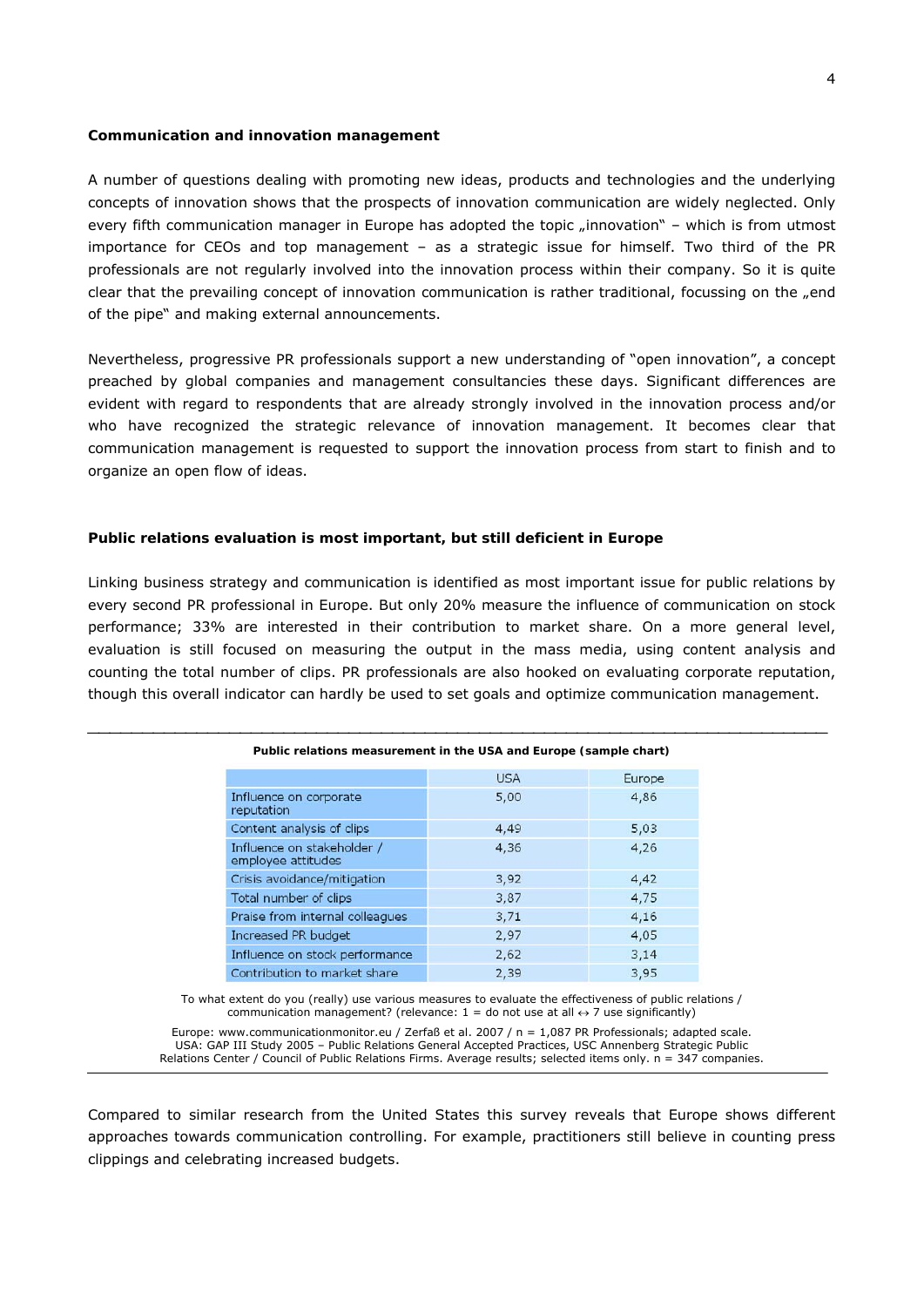# **Fragmented audiences pose a major challenge to public relations in Europe**

Communication strategies which cope with aspects like specification and adressing stakeholders directly via online channels will be decisive in Europe's changing media landscape. One-voice-strategies and unified messages are hard to realize, as no European sphere is emerging as a forum for public debate. So integrated communication has to be re-conceptualized as a strategic assignment, transcending the instrumental level often discussed today.

Upgrading the infrastructure for consultancy and controlling can be identified as a general trend within the field. The survey results show that saving money by outsourcing hand-on tasks in public relations (writing, printing, programming) is less important than building up potentials for future success. More than 60% of the respondents are interested in expanding their institutional network and establishing routines for managing and evaluation across Europe.

# **Significant upturn for public relations in Europe – Companies and B2C are going ahead**

Seven out of ten communication managers in Europe expect increasing budgets in 2008 with an average plus of 14%. Public relations also creates jobs: every second asked in the survey expects to have more personnel in 2008. A more detailed analysis reveals that PR professionals in communication departments expect a significant stronger growth in financial as well as in personnel resources, compared to consultancies. This means that agencies are less dynamic (or more cautious) as their clients. Moreover, companies and agencies working in the business-to-consumer environment are expecting a 15,3% growth in budgets and a 23,4% growth in personnel in 2008.